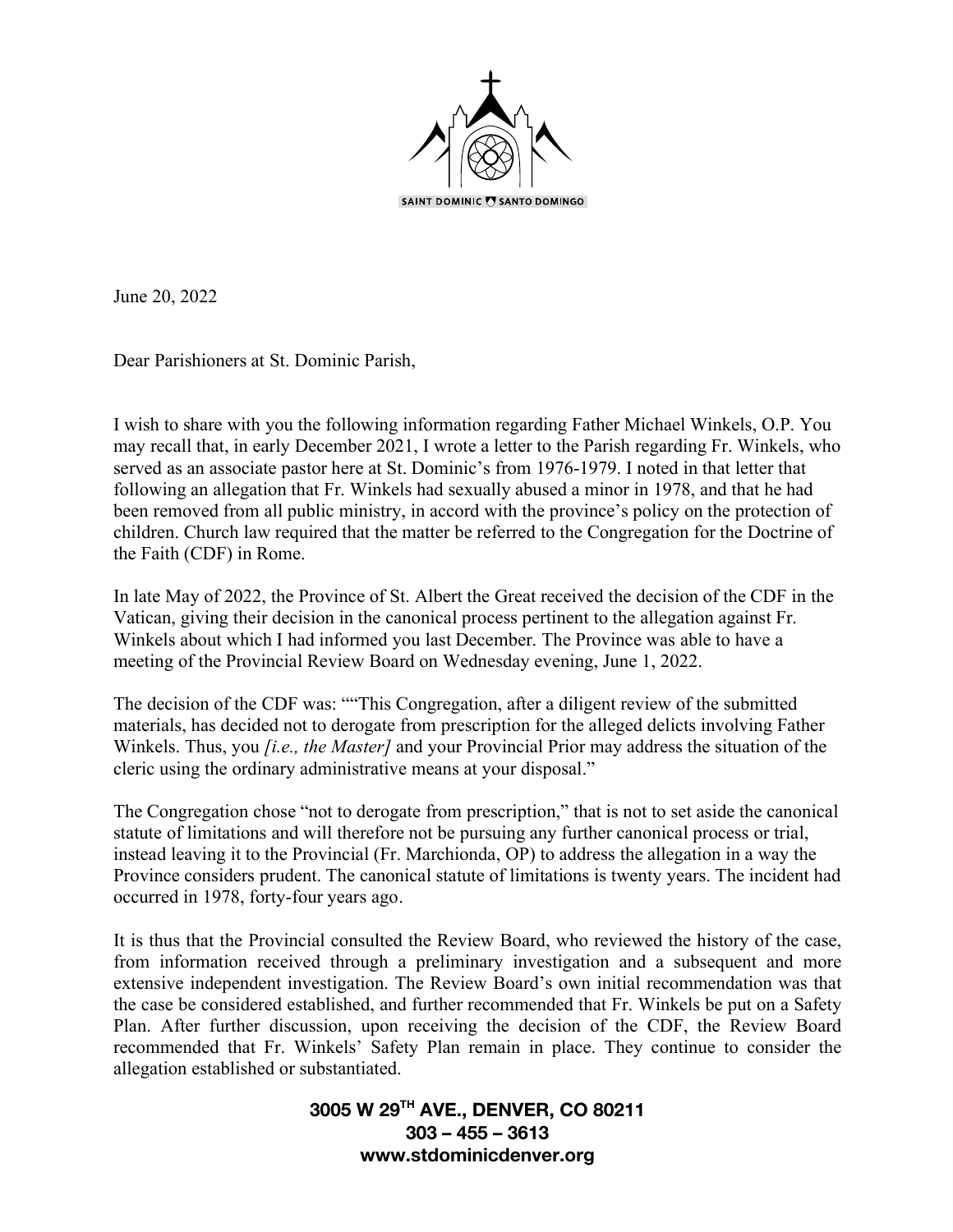Thus, at this time, the canonical process has come to a close and there is no change in the previous restrictions placed on Fr. Winkels.

The Province and I wish to express our gratitude to St. Dominic Parish and the parishioners for your support and prayers, as well as to the Province's Sexual Abuse Review Board for their assistance and expertise in this matter.

Any questions or concerns should be directed to Fr. Marchionda, OP, the Provincial, or Fr. Goergen, his assistant, at the Provincial Office of St. Albert the Great. They can be reached at the Provincial Office, 312 243 0011, or by email at  $j$ . marchionda@opcentral.org or d.goergen@opcentral.org

Sincerely,

F. A.C. BUOF

Fr. Luke Barder, O.P. Pastor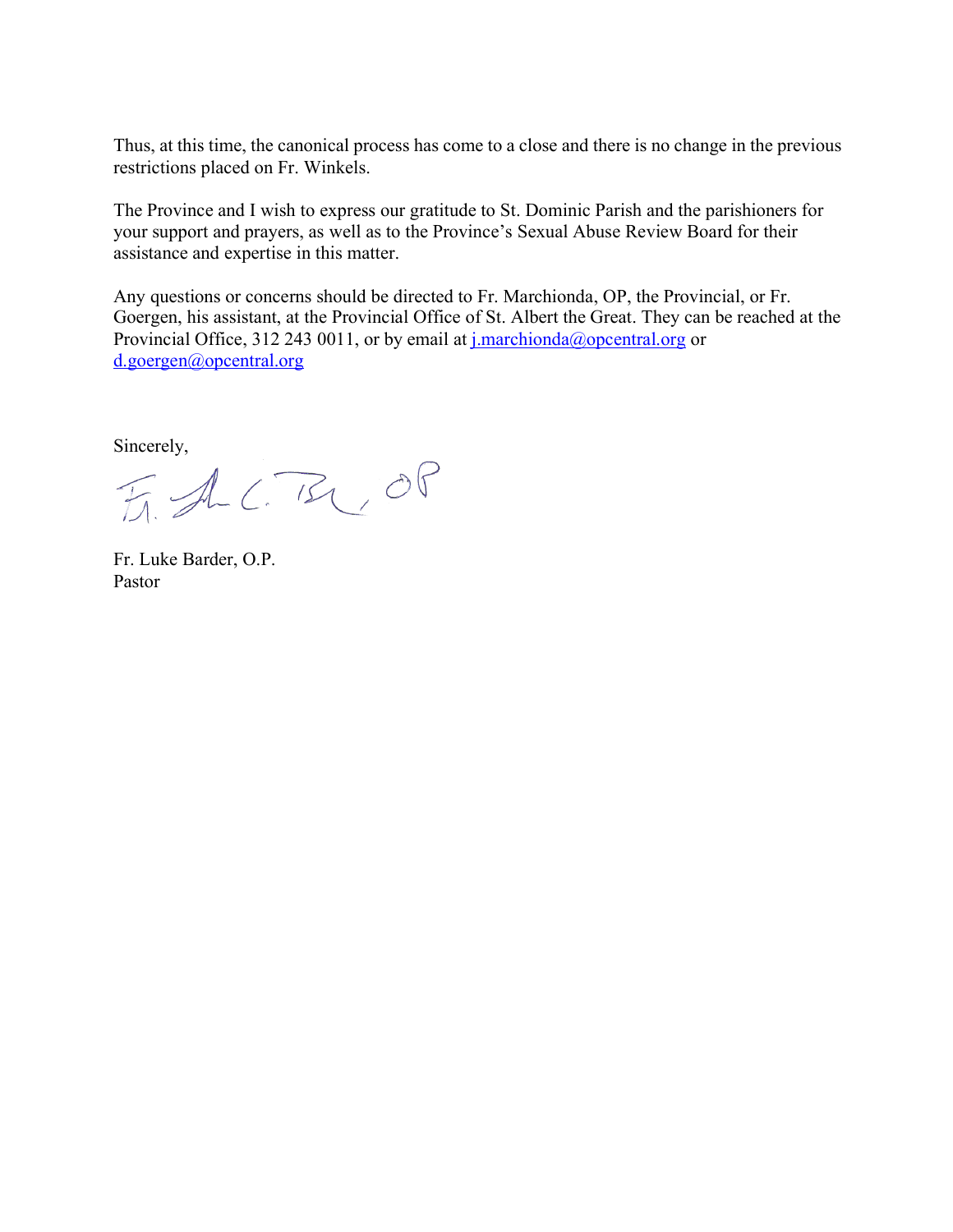

20 de junio, 2022

Estimados feligreses de la Parroquia de Santo Domingo,

Deseo compartir con ustedes la siguiente información con respecto al Padre Michael Winkels, O.P. Recordarán que, a principios de diciembre de 2021, escribí una carta a la Parroquia con respecto al Padre Winkels, quien sirvió como vicario aquí en Sto. Domingo. En esa carta señalé que tras una acusación de que el Padre Winkels había abusado sexualmente de un menor en 1978, y que había sido retirado de todo ministerio público, de acuerdo con la política de la provincia sobre la protección de los niños. La ley de la Iglesia exigía que el asunto se remitiera a la Congregación para la Doctrina de la Fe (CDF) en Roma.

A finales de mayo de 2022, la Provincia de San Alberto Magno recibió la decisión de la CDF en el Vaticano, dando su decisión en el proceso canónico pertinente a la acusación contra el P. Winkels sobre la que les había informado en diciembre pasado. La Provincia pudo tener una reunión de la Junta Provincial de Revisión el miércoles 1 de junio de 2022 por la tarde.

La decisión de la CDF fue: "Esta Congregación, después de un examen diligente de los materiales presentados, ha decidido no derogar la prescripción de los presuntos delitos que implican al Padre Winkels. Por lo tanto, usted [*es decir, el Maestro del Orden*] y su Prior Provincial pueden abordar la situación del clérigo utilizando los medios administrativos ordinarios a su disposición."

La Congregación optó por "no derogar la prescripción", es decir, no dejar de lado la prescripción canónica y, por lo tanto, no llevará a cabo ningún otro proceso canónico o juicio, sino que dejará que el Provincial (el Padre Marchionda, OP) aborde la acusación de la manera que la Provincia considere prudente. El plazo de prescripción canónica es de veinte años. El incidente había ocurrido en 1978, hace cuarenta y cuatro años.

Por ello, el Provincial consultó al Comité de Revisión, que revisó la historia del caso, a partir de la información recibida a través de una investigación preliminar y una posterior y más amplia investigación independiente. La propia recomendación inicial de la Junta de Revisión fue que el caso se considerara establecido, y además recomendó que el P. Winkels fuera puesto en un Plan de Seguridad. Después de un nuevo debate, tras recibir la decisión de la CDF, el Comité de

> 3005 W 29TH AVE., DENVER, CO 80211  $303 - 455 - 3613$ www.stdominicdenver.org